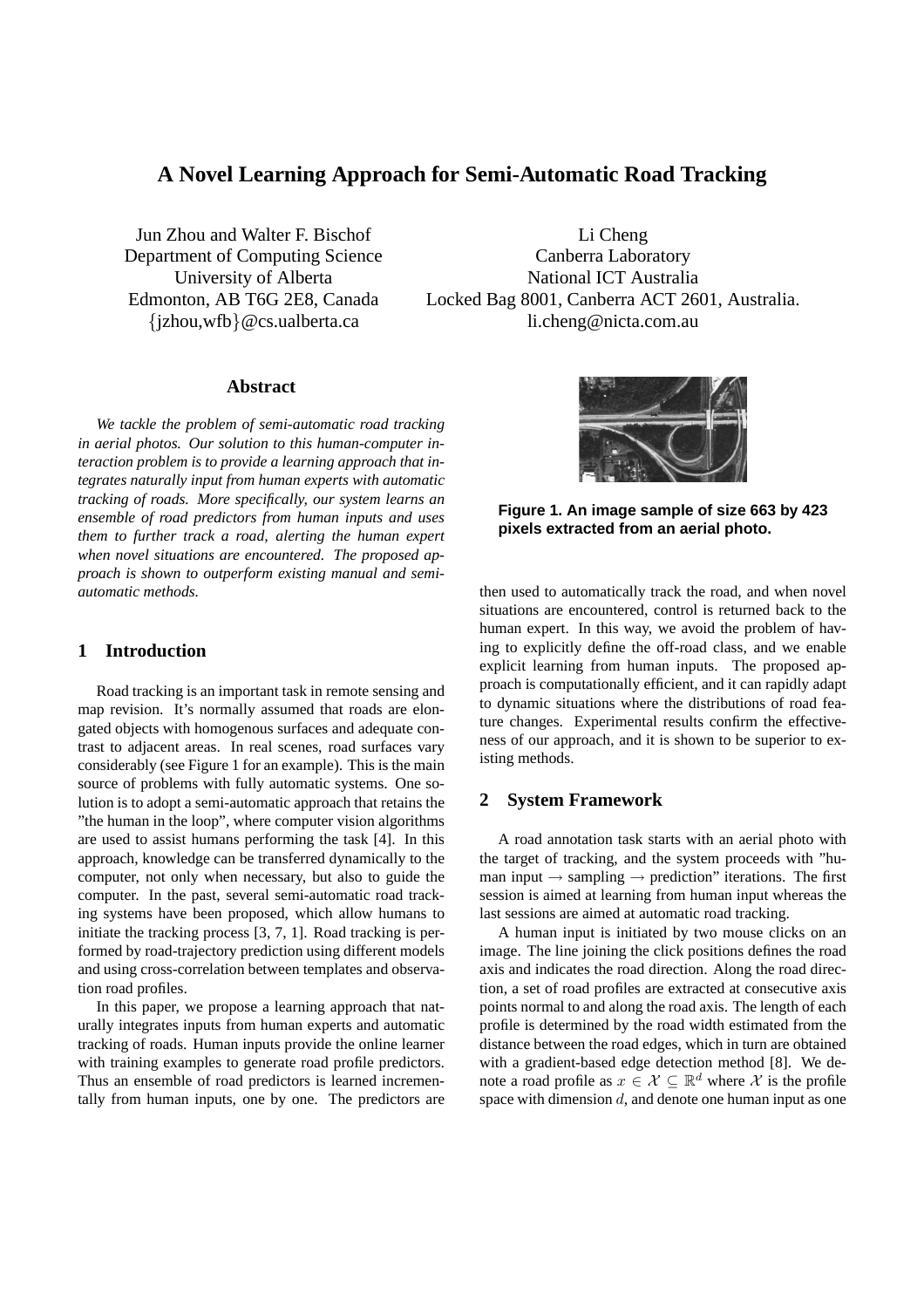learning session  $s \in \mathcal{I}_S$  where  $\mathcal{I}_S$  indexes the set of learning sessions that occurred for this road tracking task. A road profile x is associated with a label  $y \in Y$  and a state  $\sigma \in \Sigma$ , where Y is the set of feasible labels (e.g.  $y = 1$ : on the road,  $y = 0$ : off-road),  $\sigma$  encodes its location as

$$
\sigma = \left[ \begin{array}{ccc} u & v & \theta \end{array} \right]', \qquad (1)
$$

where u and v are the coordinates of road axis point, and  $\theta$ is the direction of the road. Then let the triplet  $z = (x, \sigma, y)$ represent an *example*. We further restrict that, at an appropriate road axis location, there has to be exactly one profile with  $y = 1$ , hence  $y = 1$  for all training examples. To keep the notation simple, we assume that there are  $T$  road profiles along the entire road, and define a set of time steps  $\mathcal{T} = \{1, \cdots, T\}$  with one corresponding road profile for each time step. As will become clear later, a predictor (i.e. road profile predictor)  $f_s \in \mathcal{F}$  is learned from a learning session  $s$ , where  $F$  denotes the set of predictors learned in sessions indexed by  $\mathcal{I}_S$ .

We assume that, at time  $t$ , the system has experienced a sequence of learning sessions  $(1, \dots, s)$ , and obtained an ensemble of predictors  $\mathcal{F}_1^s \triangleq (f_1, \dots, f_s)$  by  $\mathcal{F}_1^s =$  $\mathcal{F}_1^{s-1} \cup f_s$ . It then proceeds with the sampling session, where the system searches the neighborhood (bounded by a fixed range of angles and depths) along the current road axis for candidate road profiles  $\mathcal{X} = \{x_1, \dots, x_m\}$ , where m denotes the number of candidates being sampled. The state at time  $t$  is sampled using the following non-linear function

$$
\sigma_t = \begin{bmatrix} u_{t-1} + \varrho \cos(\theta_{t-1}) \\ v_{t-1} + \varrho \sin(\theta_{t-1}) \\ \theta_{t-1} \end{bmatrix}
$$
 (2)

where  $\rho$  is the step size of the sampling determined by the road width and tracking status.

After the sampling session, the prediction session starts with a set of candidate profiles  $X$  and their associated states, with the goal of picking a predicted profile  $\hat{x}_t$  and then predicting its label  $\hat{y}_t$ . If  $\hat{y}_t = 0$  (not on the road), control is handed back to the human expert for an input. In this manner, switching between human inputs and automatic tracking continues until the tracking task is completed.

Ideally, for predicting an example  $\hat{z}_t = (\hat{x}_t, \hat{\sigma}_t, \hat{y}_t)$ , we hope to be close to the true one  $z_t = (x_t, \sigma_t, y_t)$ , that is,  $\hat{x}_t \rightarrow x_t$ ,  $\hat{\sigma}_t \rightarrow \sigma_t$  and  $\hat{y}_t = y_t = 1$ . Unfortunately, this is not always the case in real scenarios. Therefore, a heuristic strategy was developed to overcome some oftenencountered situations. We employ a jump-over strategy, where  $\rho$  is increased to jump over the current state when the system fails to find a road profile with  $\hat{y} = 1$ . Then a new sampling session occurs from the previous state. The strategy is particularly useful in dealing with small occlusions on the road, for example, when cars and long trucks are presented such that no candidate road profile is predicted on the road. When failures continue, even with the jump-over strategy, the system recognizes a tracking failure and returns control to the human expert, who then inputs another road segment from which new road examples with  $y = 1$  can be extracted.

## **3 Proposed Learning Approach**

The interactions between human and computer lead to a situation, where learning sessions are mixed with automatic tracking runs. The first learning session is initialized by the first human input. Each successive learning session s starts when an outlier is detected ( $\hat{y}_t = 0$ ) for the current predicted profile  $\hat{x}_t$  at time t, and control is handed back to a human expert. For the sake of simplicity, assume each learning session contains exactly  $S$  examples. Therefore, the learning session finishes when the expert finishes teaching with an input that consists successive examples  $(z_{t+1}, \dots, z_{t+S}),$ where  $z_i = (x_i, \sigma_i, y_i), \forall i \in \{t + 1, \dots, t + S\}.$ 

#### 3.1 The Learning Algorithm

One learning session corresponds to one human input, with the goal of obtaining a reasonable predictor  $f_s$ . Assume the current learning session  $s$  starts at time  $t$  and contains exactly S examples  $(z_{t+1}, \dots, z_{t+S})$ . Further, define a kernel mapping  $k(\cdot, \cdot)$  from profile space to a Hilbert feature space,  $\mathcal{X} \to \mathcal{H}$  as  $x \mapsto k(x, \cdot) \in \mathcal{H}$ . Here  $\mathcal{H}$  denotes the Reproducing Kernel Hilbert space (RKHS) with induced kernel  $k(\cdot, \cdot)$  such that  $f(x) = \langle k(x, \cdot), f(\cdot) \rangle$ , and  $\langle \cdot, \cdot \rangle$  gives the inner product. The norm in this case is naturally defined as  $\|\cdot\| = \langle \cdot, \cdot \rangle^{1/2}$ .

In the online learning algorithm in [2], the RKHS predictor f ∈ H is represented as *a weighted combination of training profiles in the RKHS space*, where past examples in the learning session  $\{z_t\}_{t=1}^S$  are associated with different weights  $\{\alpha_t\}_{t=1}^S$  (with a proper time decay) that are derived formally from the large margin principle [6]. We extend this algorithm to incorporate learning from human inputs and to deal with the novelty detection scenario, so that the learning problem is naturally formulated as a novelty detection by solving online 1-SVMs **(one class Support Vector Machines)**.

Given a profile  $x_t$  at time t, the novelty detection formulation  $(1-SVM$  in [5]) is

$$
\min_{\|f\|=1,\xi} C\xi
$$
\n
$$
s.t. \langle f, k(x_t, \cdot) \rangle \ge 1 - \xi,
$$
\n
$$
\xi \ge 0
$$
\n(3)

where  $C > 0$  is a constant, and  $\xi$  is the positive slack variable. The loss function is then defined as

$$
l_t \triangleq l(f_t; x_t) = (\gamma - (1 - \tau) \langle f_t, k(x_t, \cdot) \rangle)_{+} \tag{4}
$$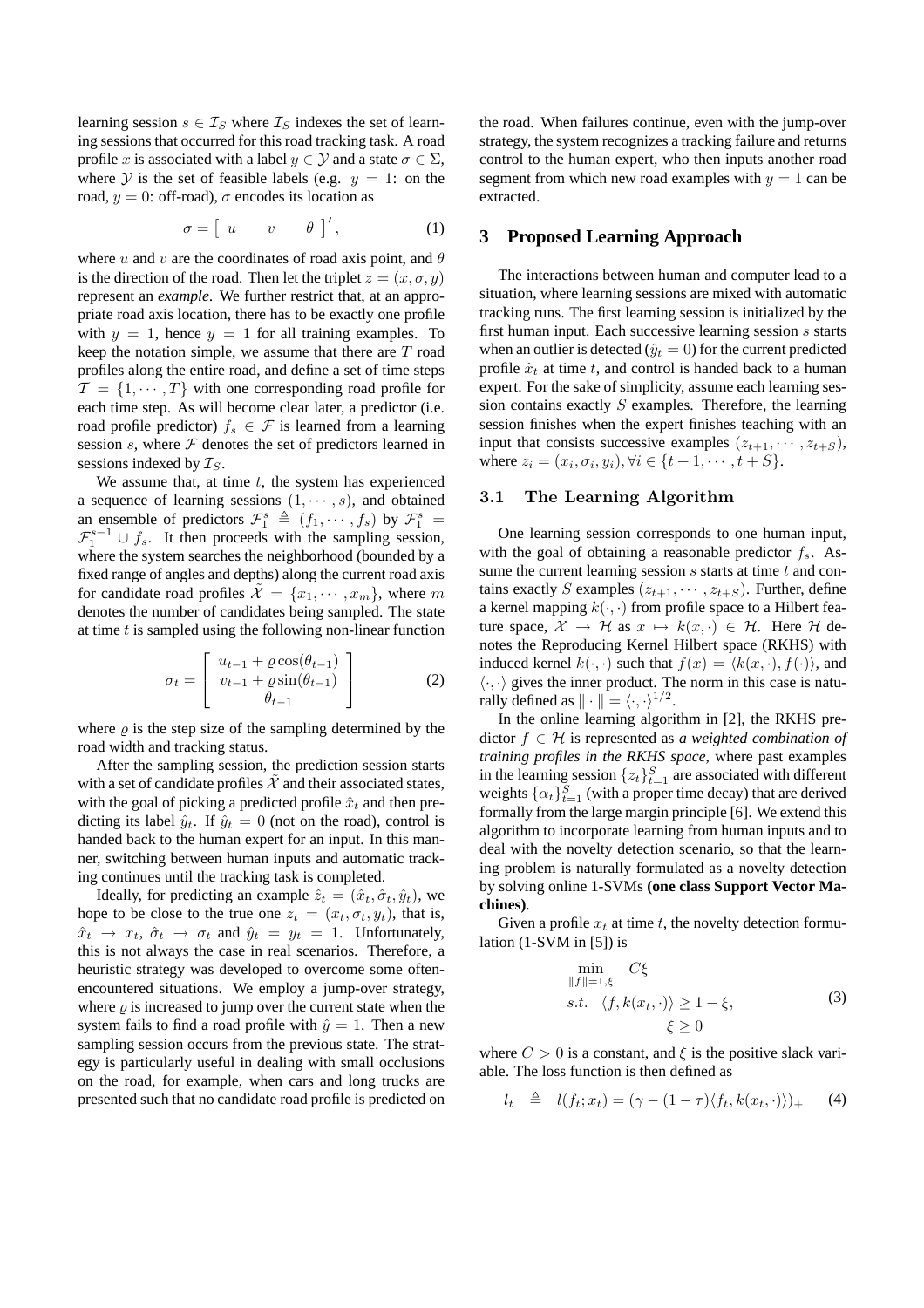where  $(\cdot)_+ \triangleq \max{\{\cdot, 0\}}$ . From [2], we can minimize the following regularized risk function. Denote the Bregman divergence as  $R_{\text{div}}(f) = ||f - f_t||^2/2$ , which measures the distance of the predicted f from the previous prediction  $f_t$ . Given this constraint (e.g.  $R_{\text{div}}$ ), consider minimizing the regularized risk

$$
R_{\text{reg}}(f) = \frac{\lambda}{2} ||f||^2 + \underbrace{C\xi + \varsigma(\gamma - \langle f, k(x_t, \cdot) \rangle - \xi) - \zeta\xi}_{R_{\text{inst}}(f)},
$$
\n(5)

where  $\varsigma$  and  $\zeta$  are Lagrangian multipliers, and  $\lambda \geq 0$  is a regularization parameter. The risk function consists of two terms. The capacity risk,  $R_{\text{cap}}(f)$ , controls the complexity of the prediction f, and the instantaneous risk,  $R_{\text{inst}}(f)$ , is the Lagrangian function of the linear programming optimization problem. The separating function is given in [2] mization problem. The separating function is gras  $f(\cdot) = \sum_{i=1}^{t} \alpha_i k(x_i, \cdot)$ , where the weights are

$$
\begin{cases} \alpha_i \Leftarrow (1-\tau)\alpha_i \quad \forall i < t \\ \alpha_t \quad \Leftarrow \min\left\{\frac{l_t}{k(x_t, x_t)}, \ (1-\tau)C\right\} \end{cases}
$$
 (6)

As stated in [2], the resultant weight updating formula has several advantages. First, we adopt a robust hinge loss in the weight updating so that  $\alpha_t$  is always upper bounded by  $(1-\tau)C$ . This ensures limited influence from outliers. Second, the decay rate  $\tau \in (0,1)$  is able to balance between adapting to the current example and keeping memory of past examples.

The Learning Algorithm

**Input:** The cut-off value C, decay rate  $\tau$ , current learning session s. **Initialize:**  $f_{t+1} \Leftarrow \underline{0}$ . **for**  $i = t + 1$  to  $t + S$  **do** Observe profile  $x_i$ Compute  $l_i^{(s)}$  according to Eq. (4) Compute  $(\alpha_j^{(s)})_{j=t+1}^i$  according to Eq. (6) **end for Output:** The sequences  $(\alpha_j^{(s)})_{j=t+1}^{t+S}, s, f_s$ .

Based on the above algorithm, the predictor  $f_s$  is obtained given the weight sequence  $(\alpha_i^{(s)})_{i=t+1}^{t+S}$  and corresponding training examples. For a sequence of length  $S$ , the space complexity of the proposed learning algorithm is  $(d+1)S$ , and the time complexity is  $O(S^2)$ .

#### 3.2 The Tracking Algorithm

Assume at time t, after the s*th* learning session, the newly learned predictor  $f_s$  is incorporated into the set of

predictors as  $\mathcal{F}_1^s = \mathcal{F}_1^{s-1} \cup f_s$ . The automatic tracking starts by searching the neighborhood along the current road axis for candidate profiles. The losses of the candidates are calculated using Eq. (4) and the one with the minimum loss,  $\hat{x}_t$ , is picked as the input to the predictors. If it is considered to be on the road ( $\hat{y}_t = 1$  with the predictor  $f \in \mathcal{F}$ , which produces the least loss), the state  $\hat{\sigma}_t$  of the profile is used to set the current road axis point and the origin of the next prediction. **Otherwise, when**  $\hat{y}_t = 0$ , a novelty is detected **and human is involved to start a new learning session.**

The Tracking Algorithm

**Input:** Decay rate  $\tau$ , threshold  $\epsilon$ , the set of learned predictors so far  $\mathcal{F}_1^s$ .

Obtain a set of m candidate profiles  $\tilde{\mathcal{X}}$  from the sampling session.

**for**  $i = 1$  to  $m, j = 1$  to  $s$  **do** 

Compute  $l_{i,j}$  according to Eq. (4)

**end for**  $(l^*, \hat{x}_t) \leftarrow \min_{i,j} \{l_{i,j}\}\$ Predict label as

$$
\hat{y}_t = \begin{cases} 0, & l^* \ge \epsilon \\ 1, & \text{otherwise} \end{cases} \tag{7}
$$

**Output:**  $\hat{z}_t = (\hat{x}_t, \hat{\sigma}_t, \hat{y}_t)$ 

### **4 Experimental Results**

We conducted experiments with humans annotating roads in aerial photos with a ground resolution of 1 meter. Gaussian kernels were adopted for the proposed algorithm in all experiments, and the internal parameters of all algorithms were tuned for good performance. Although the decay factor is a decreasing function of  $t$  in the theoretical analysis, we fixed it to appropriate constant values in the following experiments.

Eight users were required to plot roads by hand in an image annotation environment. They were assigned 28 tasks to annotate roads on the aerial photo of the Marietta area in Florida. The tasks included a variety of scenes such as trans-national highways, intra-state highways and roads for local transportation. Further, these tasks contained different road types and various road conditions. We obtained 8 data sets each containing 28 sequences of road axis coordinates marked by users. These data were used to initialize the online learning, to regain control when road tracker had failed, and to correct tracking errors.

Figure 2 illustrates two examples of road tracking. In both cases, the road tracking starts from the left of the image, with the white/black line segment showing the location of the human input, and the white/black dots showing road